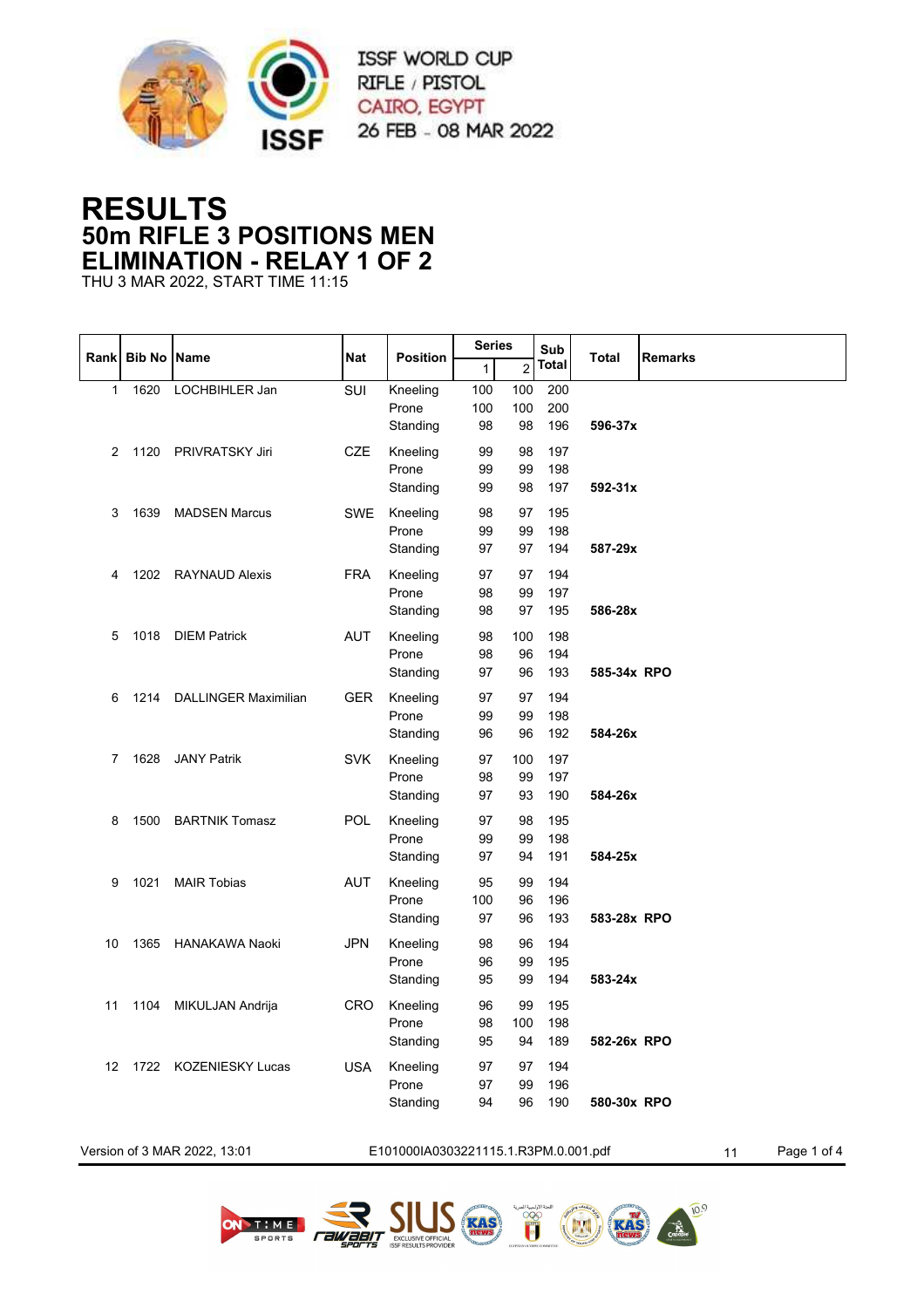| Rank |      | <b>Bib No Name</b>            | Nat        | <b>Position</b>                      |              | <b>Series</b>  |              | <b>Total</b> | <b>Remarks</b>    |
|------|------|-------------------------------|------------|--------------------------------------|--------------|----------------|--------------|--------------|-------------------|
|      |      |                               |            |                                      | $\mathbf{1}$ | $\overline{2}$ | <b>Total</b> |              |                   |
| 13   | 1012 | ROSSITER Jack                 | <b>AUS</b> | Kneeling                             | 95           | 97             | 192          |              |                   |
|      |      |                               |            | Prone                                | 97<br>97     | 97             | 194<br>194   | 580-29x      |                   |
|      |      |                               |            | Standing                             |              | 97             |              |              |                   |
| 14   | 1117 | <b>NEPEJCHAL Filip</b>        | <b>CZE</b> | Kneeling<br>Prone                    | 96<br>99     | 95             | 191<br>197   |              |                   |
|      |      |                               |            | Standing                             | 94           | 98<br>98       | 192          | 580-24x      |                   |
|      | 1250 | PEKLER Zalan                  | <b>HUN</b> | Kneeling                             | 96           | 94             | 190          |              |                   |
| 15   |      |                               |            | Prone                                | 100          | 99             | 199          |              |                   |
|      |      |                               |            | Standing                             | 95           | 95             | 190          | 579-28x      |                   |
| 16   | 1388 | <b>MALINOVSKIY Konstantin</b> | KAZ        | Kneeling                             | 95           | 96             | 191          |              |                   |
|      |      |                               |            | Prone                                | 99           | 98             | 197          |              |                   |
|      |      |                               |            | Standing                             | 93           | 98             | 191          | 579-27x      |                   |
| 17   | 1726 | ROE Ivan                      | <b>USA</b> | Kneeling                             | 98           | 96             | 194          |              |                   |
|      |      |                               |            | Prone                                | 98           | 96             | 194          |              |                   |
|      |      |                               |            | Standing                             | 94           | 97             | 191          | 579-18x      |                   |
| 18   | 1335 | <b>BERNARDI Michele</b>       | <b>ITA</b> | Kneeling                             | 92           | 98             | 190          |              |                   |
|      |      |                               |            | Prone<br>Standing                    | 100<br>95    | 98<br>95       | 198<br>190   | 578-26x RPO  |                   |
|      |      |                               |            |                                      |              |                |              |              |                   |
| 19   | 1334 | <b>BACCI Lorenzo</b>          | <b>ITA</b> | Kneeling<br>Prone                    | 95<br>99     | 98<br>97       | 193<br>196   |              |                   |
|      |      |                               |            | Standing                             | 96           | 93             | 189          | 578-21x      |                   |
| 20   | 1105 | PETANJEK Borna                | <b>CRO</b> | Kneeling                             | 96           | 97             | 193          |              |                   |
|      |      |                               |            | Prone                                | 98           | 98             | 196          |              |                   |
|      |      |                               |            | Standing                             | 94           | 95             | 189          | 578-17x      |                   |
| 21   |      | 1014 SAMPSON Dane             | <b>AUS</b> | Kneeling                             | 97           | 97             | 194          |              |                   |
|      |      |                               |            | Prone                                | 98           | 98             | 196          |              |                   |
|      |      |                               |            | Standing                             | 95           | 92             | 187          | 577-23x      |                   |
| 22   | 1471 | <b>HALVORSEN Ole Martin</b>   | <b>NOR</b> | Kneeling                             | 97           | 99             | 196          |              |                   |
|      |      |                               |            | Prone<br>Standing                    | 98<br>93     | 99<br>90       | 197<br>183   | 576-24x      |                   |
|      |      |                               |            |                                      |              |                |              |              |                   |
| 23   | 1187 | <b>LANGSTROM Sebastian</b>    | <b>FIN</b> | Kneeling<br>Prone                    | 93<br>98     | 96<br>97       | 189<br>195   |              |                   |
|      |      |                               |            | Standing                             | 93           | 99             | 192          | 576-18x      |                   |
| 24   |      | 1354 WEITHALER Simon          | <b>ITA</b> | Kneeling                             | 96           | 96             | 192          |              |                   |
|      |      |                               |            | Prone                                | 96           | 97             | 193          |              |                   |
|      |      |                               |            | Standing                             | 96           | 94             | 190          | 575-24x      |                   |
| 25   | 1728 | <b>SUNDERMAN Patrick</b>      | <b>USA</b> | Kneeling                             | 97           | 95             | 192          |              |                   |
|      |      |                               |            | Prone                                | 98           | 99             | 197          |              |                   |
|      |      |                               |            | Standing                             | 93           | 93             | 186          | 575-22x      |                   |
| 26   | 1364 | <b>ENDOH Masaya</b>           | <b>JPN</b> | Kneeling                             | 97           | 94             | 191          |              |                   |
|      |      |                               |            | Prone<br>Standing                    | 97<br>94     | 100<br>91      | 197<br>185   | 573-25x      |                   |
|      |      |                               |            |                                      |              |                |              |              |                   |
| 27   | 1282 | JADHAV Kiran Ankush           | <b>IND</b> | Kneeling<br>Prone                    | 95<br>95     | 98<br>99       | 193<br>194   |              |                   |
|      |      |                               |            | Standing                             | 92           | 94             | 186          | 573-21x      |                   |
| 28   | 1373 | SHIMADA Atsushi               | <b>JPN</b> | Kneeling                             | 96           | 96             | 192          |              |                   |
|      |      |                               |            | Prone                                | 97           | 92             | 189          |              |                   |
|      |      |                               |            | Standing                             | 97           | 95             | 192          | 573-19x RPO  |                   |
| 29   | 1659 | <b>TORTUNGPANICH Napis</b>    | <b>THA</b> | Kneeling                             | 96           | 97             | 193          |              |                   |
|      |      |                               |            | Prone                                | 98           | 98             | 196          |              |                   |
|      |      |                               |            | Standing                             | 92           | 92             | 184          | 573-16x      |                   |
|      |      | Version of 3 MAR 2022, 13:01  |            | E101000IA0303221115.1.R3PM.0.001.pdf |              |                |              |              | Page 2 of 4<br>11 |
|      |      |                               |            |                                      |              |                |              |              |                   |







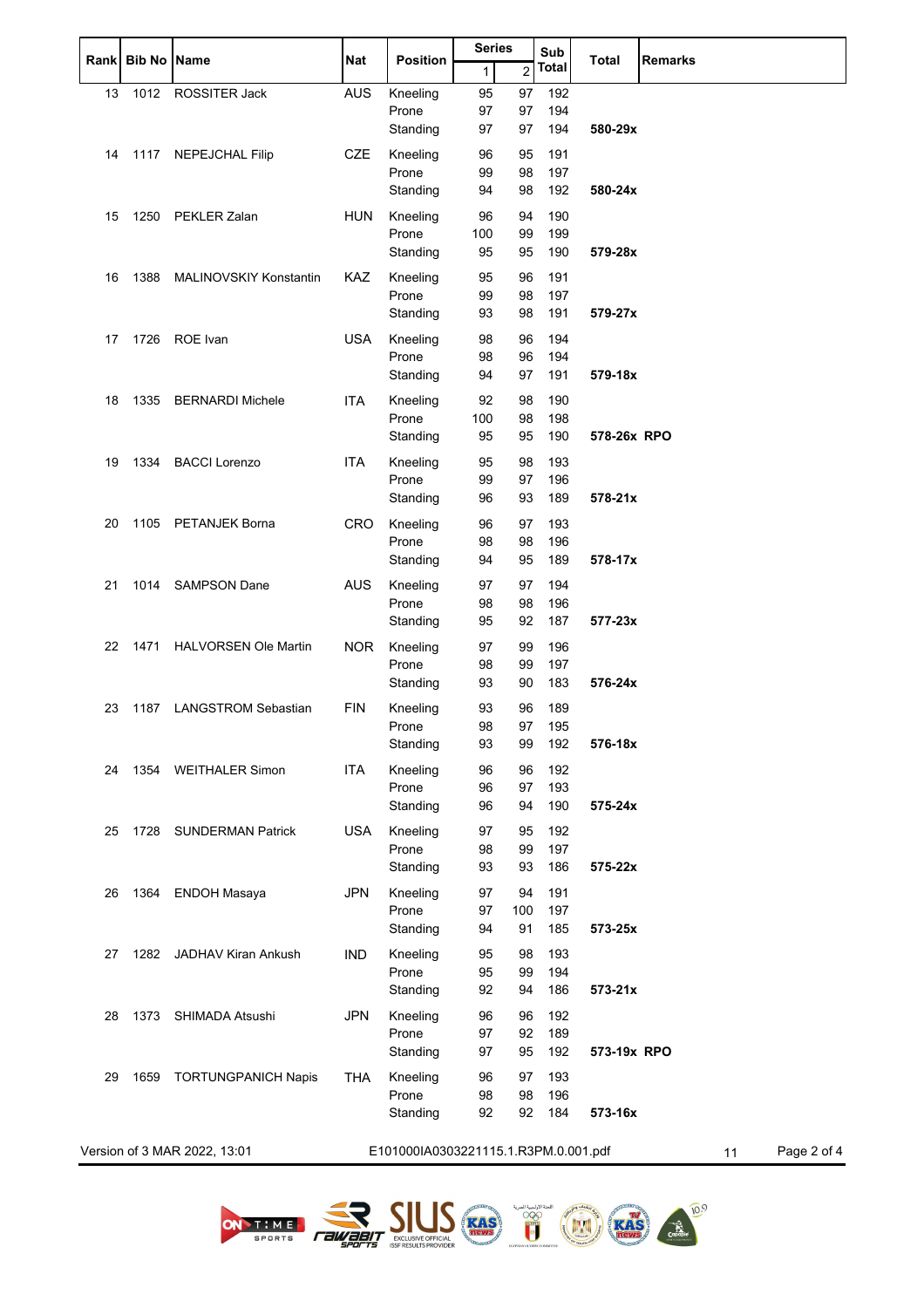| Rank | <b>Bib No</b> | <b>Name</b>                            | Nat        | <b>Position</b>   | <b>Series</b> |                | Sub          | <b>Total</b> | <b>Remarks</b> |
|------|---------------|----------------------------------------|------------|-------------------|---------------|----------------|--------------|--------------|----------------|
|      |               |                                        |            |                   | $\mathbf{1}$  | $\overline{c}$ | <b>Total</b> |              |                |
| 30   | 1137          | OVERGAARD Niels H                      | <b>DEN</b> | Kneeling          | 98            | 97             | 195          |              |                |
|      |               |                                        |            | Prone<br>Standing | 94<br>90      | 98<br>95       | 192<br>185   | 572-25x      |                |
| 31   | 1627          | HOLKO Ondrej                           | <b>SVK</b> | Kneeling          | 95            | 95             | 190          |              |                |
|      |               |                                        |            | Prone<br>Standing | 98<br>94      | 98<br>92       | 196<br>186   | 572-22x      |                |
| 32   | 1603          | KOVACEVIC Lazar                        | <b>SRB</b> | Kneeling          | 96            | 94             | 190          |              |                |
|      |               |                                        |            | Prone             | 97            | 95             | 192          |              |                |
|      |               |                                        |            | Standing          | 92            | 96             | 188          | 570-19x      |                |
| 33   | 1593          | DEBEVEC Rajmond                        | <b>SLO</b> | Kneeling          | 97            | 100            | 197          |              |                |
|      |               |                                        |            | Prone<br>Standing | 98<br>86      | 97<br>91       | 195<br>177   | 569-24x      |                |
| 34   | 1295          | <b>SHEORAN Akhil</b>                   | <b>IND</b> | Kneeling          | 93            | 97             | 190          |              |                |
|      |               |                                        |            | Prone             | 99            | 98             | 197          |              |                |
|      |               |                                        |            | Standing          | 88            | 93             | 181          | 568-20x      |                |
| 35   | 1022          | <b>MATHIS Thomas</b>                   | <b>AUT</b> | Kneeling          | 94            | 96             | 190          |              |                |
|      |               |                                        |            | Prone             | 96            | 98             | 194          |              |                |
|      |               |                                        |            | Standing          | 95            | 89             | 184          | 568-18x      |                |
| 36   |               | 1423 ALDHAFIRI Majed                   | <b>KUW</b> | Kneeling<br>Prone | 94<br>96      | 97<br>97       | 191<br>193   |              |                |
|      |               |                                        |            | Standing          | 91            | 93             | 184          | 568-8x       |                |
| 37   | 1569          | <b>GAI Tianrui</b>                     | <b>SGP</b> | Kneeling          | 92            | 97             | 189          |              |                |
|      |               |                                        |            | Prone             | 98            | 96             | 194          |              |                |
|      |               |                                        |            | Standing          | 90            | 92             | 182          | 565-22x      |                |
| 38   |               | 1272 WIBOWO Davin Rosyiid              | INA        | Kneeling<br>Prone | 91<br>97      | 97             | 188<br>194   |              |                |
|      |               |                                        |            | Standing          | 92            | 97<br>91       | 183          | 565-18x      |                |
| 39   | 1417          | ALJUHAYDILI Abdulrahman                | <b>KSA</b> | Kneeling          | 96            | 93             | 189          |              |                |
|      |               | Saad A                                 |            | Prone             | 97            | 95             | 192          |              |                |
|      |               |                                        |            | Standing          | 94            | 90             | 184          | $565 - 13x$  |                |
| 40   | 1062          | <b>RIPPEL Cassio Cesar</b>             | <b>BRA</b> | Kneeling          | 94            | 97             | 191          |              |                |
|      |               |                                        |            | Prone<br>Standing | 99<br>90      | 98<br>84       | 197<br>174   | 562-20x      |                |
| 41   | 1506          | LUKASZYK Rafal                         | <b>POL</b> | Kneeling          | 93            | 93             | 186          |              |                |
|      |               |                                        |            | Prone             | 97            | 98             | 195          |              |                |
|      |               |                                        |            | Standing          | 92            | 89             | 181          | 562-18x      |                |
| 42   | 1424          | AL-MAJED Khaled                        | <b>KUW</b> | Kneeling          | 94            | 95             | 189          |              |                |
|      |               |                                        |            | Prone             | 97            | 97             | 194          |              |                |
|      |               |                                        |            | Standing          | 85            | 89             | 174          | 557-15x      |                |
| 43   | 1488          | AL MUQBALI Ibrahim Salim<br>Saleh Saif | <b>OMA</b> | Kneeling<br>Prone | 91<br>96      | 93<br>95       | 184<br>191   |              |                |
|      |               |                                        |            | Standing          | 90            | 86             | 176          | 551-14x      |                |
| 44   | 1410          | ALANAZI Abdulaziz Khalid Z KSA         |            | Kneeling          | 91            | 90             | 181          |              |                |
|      |               |                                        |            | Prone             | 94            | 93             | 187          |              |                |
|      |               |                                        |            | Standing          | 91            | 89             | 180          | 548-11x      |                |
|      | 1310          | <b>NEKOUNAM Amir</b><br>Mohammad       | <b>IRI</b> | Kneeling<br>Prone |               |                |              |              |                |
|      |               |                                        |            | Standing          |               |                |              |              | <b>DNS</b>     |
|      |               |                                        |            |                   |               |                |              |              |                |
|      |               |                                        |            |                   |               |                |              |              |                |

Version of 3 MAR 2022, 13:01 E101000IA0303221115.1.R3PM.0.001.pdf 48C2 11 Page 3 of 4